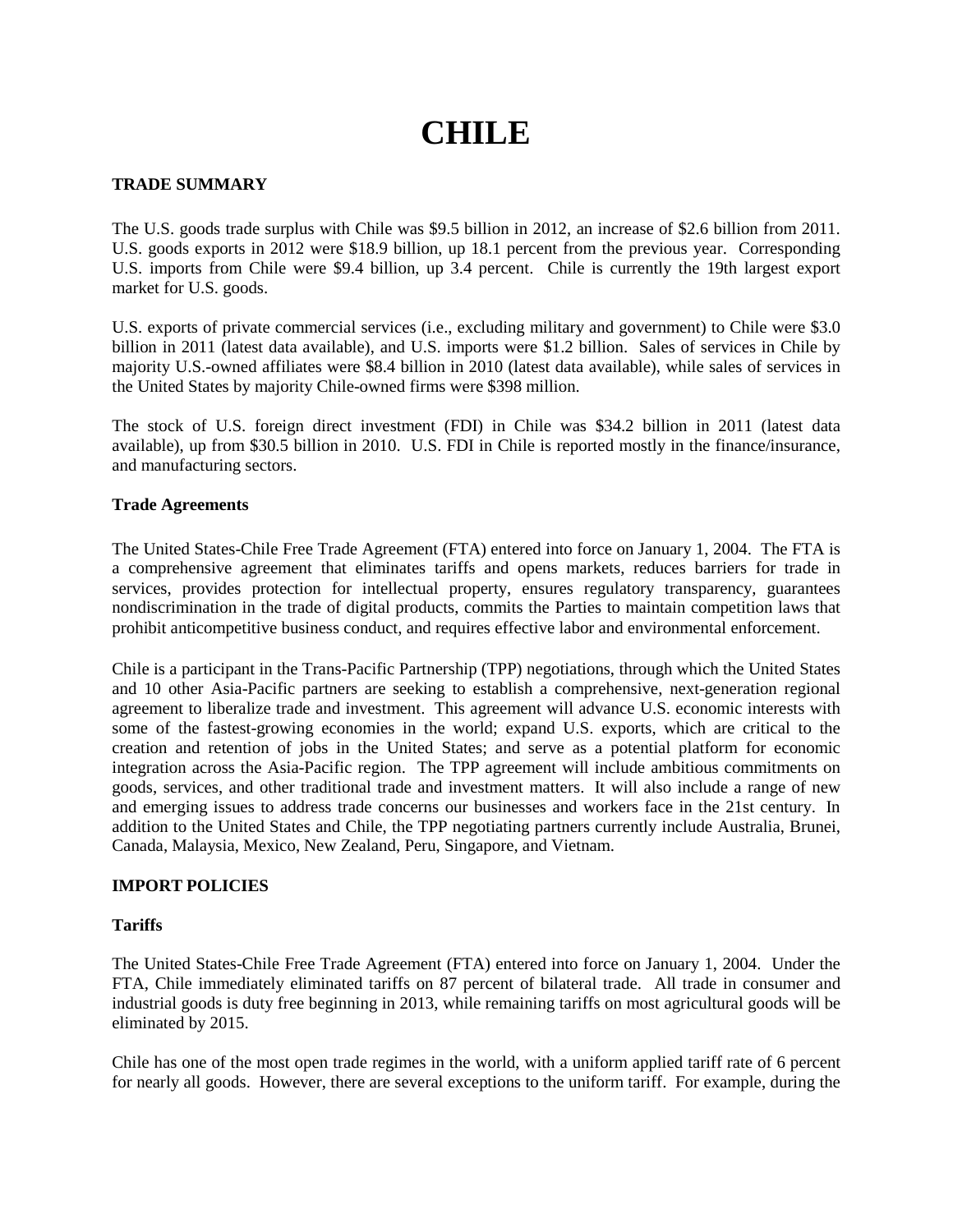transition period under the FTA, higher effective tariffs will remain for wheat, wheat flour, and sugar due to the application of an import price band system.

Importers also must pay a 19 percent value-added tax (VAT) calculated on the customs value plus import tariff. In the case of duty-free imports, the VAT is calculated on the customs value alone.

### **Import Controls**

There are virtually no restrictions on the types or amounts of goods that can be imported into Chile, nor any requirements to use the official foreign exchange market. However, Chilean customs authorities must approve and issue a report for all imports valued at more than \$3,000. After customs authorities issue the report, the goods must generally be imported within 30 days. Commercial banks may authorize imports of less than \$3,000. Importers and exporters must also report their import and export transactions to the Central Bank. Commercial banks may sell foreign currency to any importer to cover the price of the imported goods and related expenses as well as to pay interest and other financing expenses that are authorized in the import report. Chile prohibits the importation of used vehicles, used motorcycles, and used retreaded tires (with the exception of wheel-mounted tires). Some used items originating from a country that does not have an FTA with Chile are subject to an additional importation charge of 3 percent over the cost, insurance and freight (CIF) value. Depending on the product, this additional charge can be eliminated or reduced if the used item is imported from a third country that has an FTA with Chile.

### **Nontariff Barriers**

Chile maintains a complex price band system for wheat, wheat flour, and sugar that, under the FTA, will be phased out by 2015 for imports from the United States. Mixtures containing more than 65 percent sugar (*e.g.*, high fructose corn syrup) content are subject to the sugar price band system. The price band system was created in 1985 and is intended to guarantee a minimum and maximum import price for the covered commodities. When certain CIF prices (as calculated by Chilean authorities) fall below the set minimum price, a special tax is added to the tariff rate to raise the price to the minimum price. The government sets a minimum import price that is normally higher than both international and Chilean domestic prices.

Since 2008, the minimum price has been adjusted downward by 2 percent per year on U.S. imports. In 2014, Chile's President will evaluate whether to continue the price band system for other trading partners or eliminate it entirely by 2015 as required under the FTA.

Companies are required to contract the services of a customs agent when importing or exporting goods valued at over \$1,000 free on board (FOB). The customs agent is the link between the exporter or importer and the National Customs Service. The agent is responsible for facilitating foreign trade operations and acting as the official representative of the exporter or importer in the country. Customs agents' fees are not standardized. Companies established in any of the Chilean duty-free zones are exempt from the obligation to use a customs agent when importing or exporting goods.

#### **EXPORT POLICIES**

Chile currently provides a simplified duty drawback program for nontraditional exports. The program reimburses a firm up to 3 percent of the value of the exported good, if 50 percent of that good consists of imported raw materials. Exported goods produced with imported capital equipment must have a minimum CIF value of \$3,813 in order to be eligible for duty drawback. The net value of the invoice is used if the capital equipment in question is also manufactured domestically. Another export promotion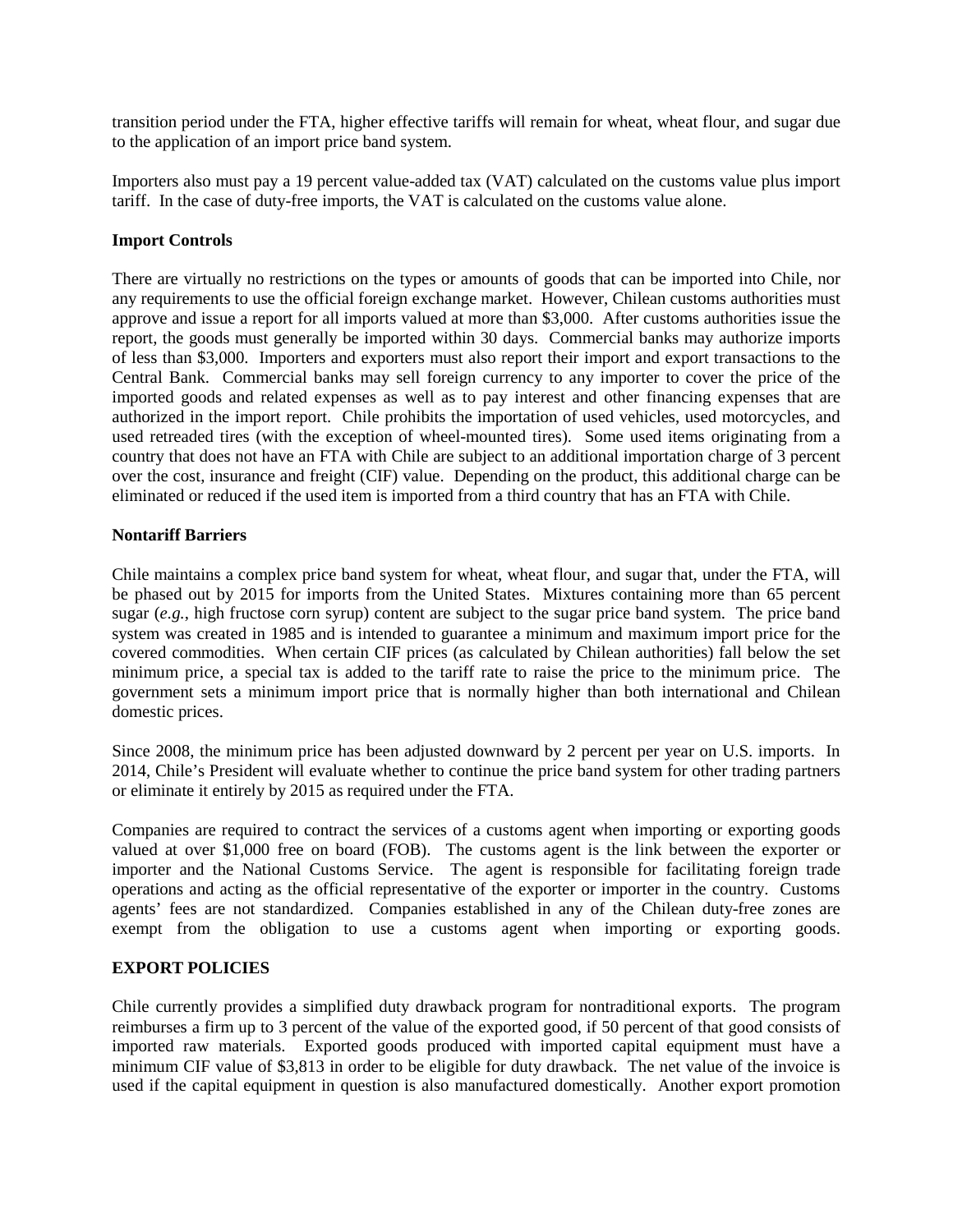measure allows all exporters to defer import duties for up to seven years on imported capital equipment or receive an equivalent government subsidy for domestically produced capital goods.

In accordance with its FTA commitments, Chile is eliminating, over a transition period, the use of duty drawback and duty deferral for imports that are incorporated into any goods exported to the United States. Full drawback rights were allowed through 2012. Beginning in 2013, however, the amount of drawback allowed is reduced until it reaches zero in 2015.

Under Chile's separate VAT reimbursement policy, exporters have the right to recoup the VAT they have paid when purchasing goods and using services intended for export activities. Any company that invests in a project in which production will be for export is eligible for VAT reimbursement.

Exporters of services can only benefit from the VAT reimbursement policy when the services are rendered to people or companies with no Chilean residency. Also, the service must qualify as an export through a resolution issued by the Chilean customs authority.

### **GOVERNMENT PROCUREMENT**

The FTA requires procuring entities to use fair and transparent procurement procedures, including advance notice of purchases and timely and effective bid review procedures for procurement covered by the Agreement. The FTA contains nondiscrimination provisions that require Chilean entities covered by the FTA to allow U.S. suppliers to participate in their procurement on the same basis as Chilean suppliers in procurements covered by the FTA. The FTA covers the procurement of most Chilean central government entities, 15 regional governments, 11 ports and airports, and 346 municipalities.

Chile is not a signatory to the WTO Agreement on Government Procurement, but it is an observer to the Committee on Government Procurement.

# **INTELLECTUAL PROPERTY RIGHTS PROTECTION**

Chile was listed on the Priority Watch List in the 2012 Special 301 Report. The report notes that in 2011 Chile took steps towards addressing some, but not all, outstanding intellectual property rights (IPR) issues under the FTA. The report highlights Chile's ratification of the Convention Relating to the Distribution of Programme-Carrying Signals Transmitted by Satellites (Brussels Convention) and the Trademark Law Treaty. In 2011, the Chilean Senate approved the International Convention for the Protection of New Varieties of Plants. However, the Chilean Congress has not yet approved legislation to implement the Convention.

The United States has urged Chile to create a system to expeditiously address patent issues in connection with applications to market pharmaceutical products and to provide adequate protection against unfair commercial use, as well as unauthorized disclosure, of undisclosed test or other data generated to obtain marketing approvals for pharmaceutical products. The United States has also urged Chile to implement protections against the circumvention of technological protection measures, and to amend its Internet service provider liability regime to permit effective action against any act of infringement of copyright and related rights, to implement protections for encrypted program-carrying satellite signals, and to ensure that effective administrative and judicial procedures and deterrent remedies are made available to rights holders.

In 2013, the United States will continue to work with Chile on IPR-related matters.